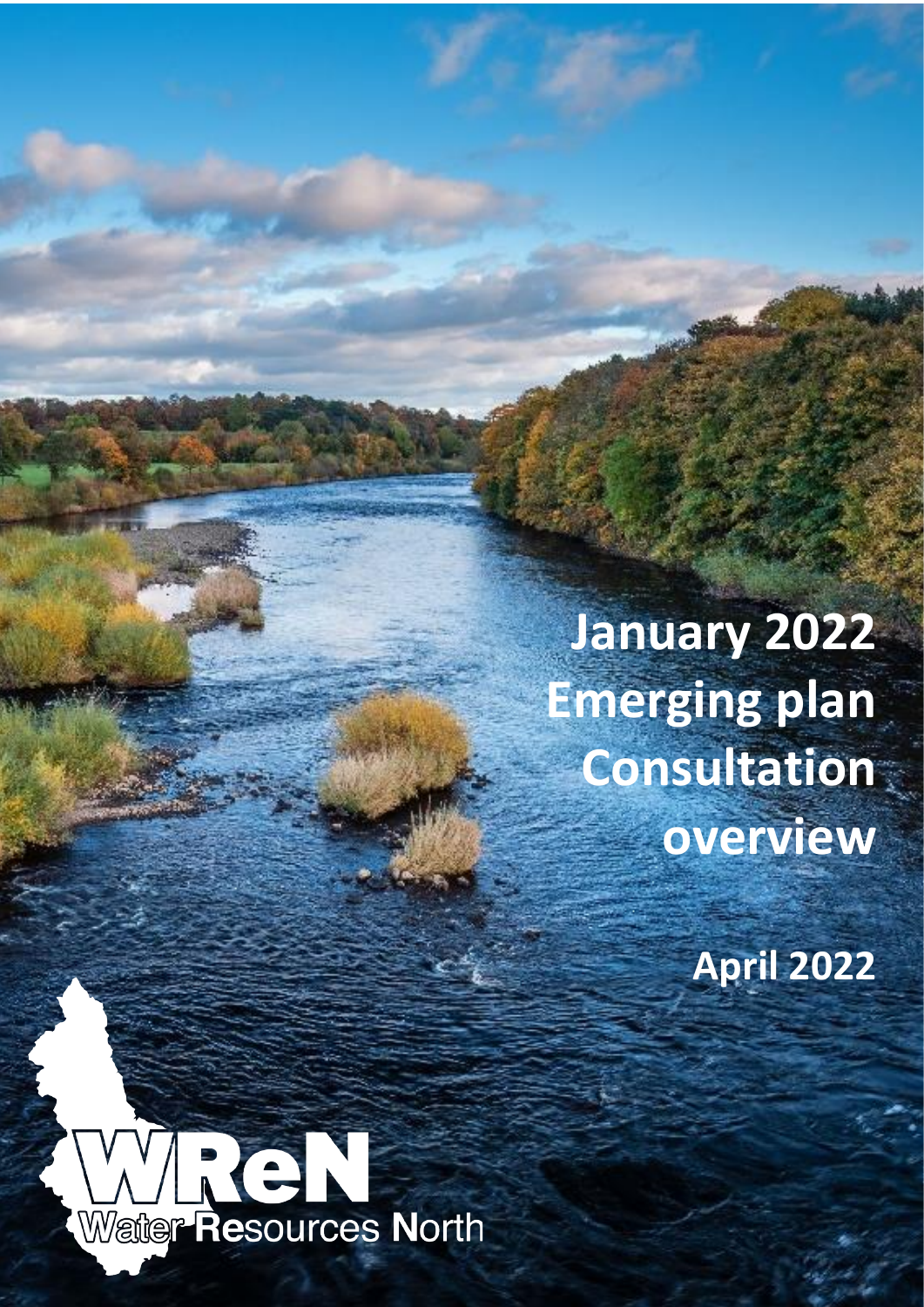### **Introduction**

Water Resource North (WReN) would like to thank stakeholders for their continued engagement in the regional plan development and for consultation feedback on our emerging plan which was published in January 2022. During the consultation period on the emerging plan in January and February 2022, we received comments from a range of stakeholders including regulators and statutory bodies; water retailers; energy sector; industry consultants and suppliers; and landowner associations such as National Farmers Union and Country Land and Business Association. These comments have been collated, reviewed and categorised. Where applicable, owners within WReN have been assigned to specific comments so that appropriate actions can be identified and incorporated into development of the regional plan as we move towards publication of our draft plan for further consultation in autumn 2022.

This short document summarises some of the key headlines that came through in the emerging plan consultation.

### **General approach to planning and decision making**

In general, your responses to the emerging plan consultation confirmed that the WReN decision making approach and support tools for the regional plan development are seen as appropriate to the scale of the problem faced in the region.

#### **Demand management**



The focus on demand management in the plan such as the testing of resilience levels through demand management measures, is widely seen as a positive step. It is also recognised that there is significant potential for improved water efficiency and demand management is viewed as a key priority for further action in order to better understand the impact of demand management measures and to optimise outcomes and pace of delivery.



**ACTION:** WReN will continue to work collaboratively across regions and nationally as well as engaging with household and non-household customers and retailers to further understand demand management potential and optimisation of outcomes.

## **Collaboration**

*Intra- and inter-regional collaboration* across companies, regions and nationally to develop and align processes and plans such as the reconciliation process, is recognised as a big step forward.

It has also been widely acknowledged that the plan demonstrates *collaboration across sectors and non-public water supply* (non-PWS) and this is very much welcomed.



**ACTION**: It is recognised that there is still more work to do and WReN will continue to work with other sectors to understand and validate non-PWS needs and definitive cross sector opportunities. We are setting up sector specific sub-groups with particular priority sectors for the current round of planning, namely energy and agriculture.